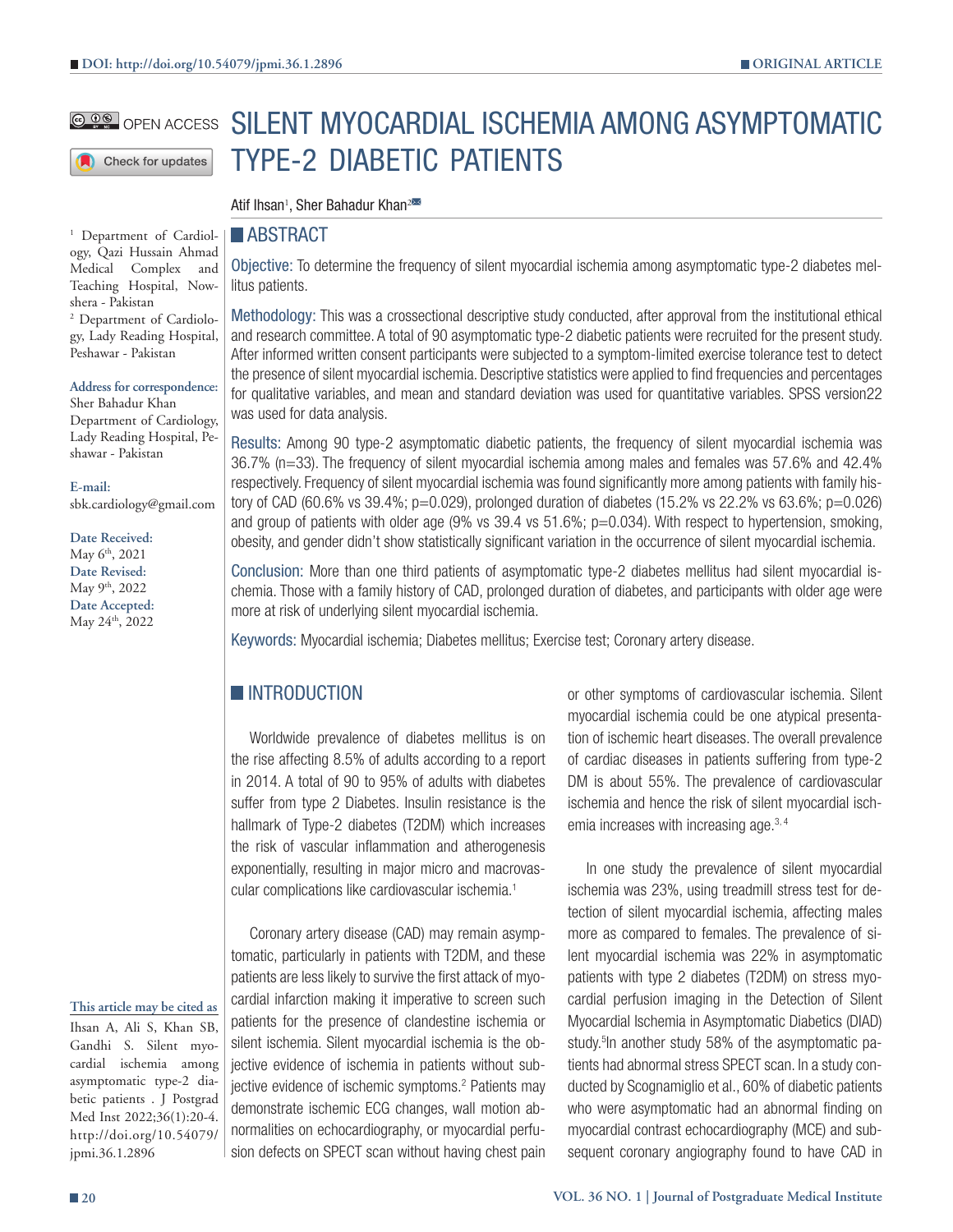65% of the patients with an abnormal MCE.5, <sup>6</sup> In a similar study sheikh et al in Pakistan the prevalence of silent ischemia was 19% among the asymptomatic diabetics as compared to non-diabetics.<sup>7</sup>

The presence of silent myocardial ischemia is an independent risk for heightened cardiovascular morbidity and mortality in diabetics. This may in part be due to the delayed presentation, diagnosis, and treatment as compared to the non-diabetics who present early in the course of illness.<sup>8</sup> In a study conducted on individuals with sudden cardiac death 78% were found to have CAD and 71% had sudden cardiac death as the first presentation of their underlying fatal cardiovascular ischemia.9 Silent myocardial infarction increases the odds of developing heart failure exponentially in patients with unnoticed underlying CAD.<sup>10</sup>

Given the ever-increasing prevalence of diabetes and the consequent silent myocardial ischemia, screening these patients with noninvasive stress testing is imperative to detect silent myocardial ischemia to avert the attendant risks and complications.<sup>11</sup> As mentioned, due to the heightened risk of cardiovascular complications and associated morbidity and mortality silent myocardial ischemia may be integrated into the risk prediction models. Diabetic patients particularly those with prolonged duration, poor glycemic control, associated comorbidities, and those with a family history of CAD need to be screened and treated aggressively to avoid the subsequent risk of cardiac morbidity andmortality.<sup>12</sup>

Different screening tools including a treadmill stress test, contrast myocardial echocardiography, exercise stress echocardiography, myocardial perfusion imaging (SPECT), etc have been used to detect silent myocardial ischemia.5,6 Studies regarding the utility of different screening tools including an exercise stress test or exercise tolerance test in the detection of silent myocardial ischemia are sparse in our local setup. This study was done to get data regarding the prevalence of silent myocardial ischemia in our local setup using an exercise tolerance test. Furthermore, the exercise tolerance test is a cheap, easily available, and cost-effective tool to screen patients for myocardial ischemia as compared to other modalities.13 This data will help us to draw future recommendations regarding screening diabetic patients for silent coronary artery disease.

### **METHODOLOGY**

This was a crossectional descriptive study conducted at the cardiology department of Qazi Hussain Ahmad medical complex Nowshera, from  $1<sup>st</sup>$  July 2020 to 30<sup>th</sup> January 2021. Type-2 diabetic patients (n=90) presenting to the out-patients department for clinical follow-up were recruited into the present study based on consecutive nonprobability sampling techniques. A total of 90 patients using 36.5% frequency of silent myocardial ischemia, the margin of error 10% and 95% confidence interval, using WHO sample size calculator were recruited into the present study Patients with an established diagnosis of T2DM of more than 5 years duration, with no history of CAD in the past, with no history of chest pain or angina pectoris, normal ECG and age 30 to 60 years were recruited into the present study.

Patients with a previous history of MI or CAD, abnormal baseline ECG, unable to undergo exercise stress test due to arthritis or disability or peripheral arterial disease, diabetes complicated by microvascular or macrovascular complications, coexisting COPD or Asthma, structural heart diseases and myocarditis, intake of medications causing ECG changes or affecting exercise stress test interpretation like digoxin or beta-blockers were excluded from the present study because these were the confounders and could affect study results.

Ethical approval for the study was taken from the institutional ethical and research board and informed written consent was taken from the patients after thoroughly discussing the aims and objective of the study, the benefits, and risks of the exercise stress test. Patients underwent thorough clinical assessment (history and examination), baseline ECG and Echocardiography were done, and blood samples were taken for glycemic assessment and baseline biochemistry to confirm the diagnosis and rule out confounders. Patients were subjected to symptom-limited exercise stress test with continuous hemodynamic monitoring, ECG recording, and assessment during and after exercise test into the recovery phase.ETT was considered positive if patients developed horizontal or downsloping ST-segment depressions or ST-segment elevations of ≥1mm on ECG or a drop in blood pressure of  $\geq$  10mmHg from baseline. The exercise stress test was considered inconclusive if patients didn't achieve 85% of the age-predicted maximum heart rate. Age predicted maximum heart rate was calculated as 220 age. Bruce protocol was followed during the exercise tolerance test (treadmill stress test). All the data including patient demographics and baseline characteristics were entered into a performed proforma.

Data analysis was done using SPSS version 22. Descriptive statistics were applied. Frequencies and percentages were computed for qualitative variables like silent myocardial ischemia, age categories, and gender, and mean and standard deviation were computed for quantitative variables like duration of diabetes, age, etc. Prevalence of silent myocardial ischemia was compared among the diabetic patients concerning age, gender, duration of diabetes, obesity, hypertension, smoking, and family history of CAD. For statistical significance, the Chi square test was applied and the p-value was computed, with a p-value less than 0.05 taken significant.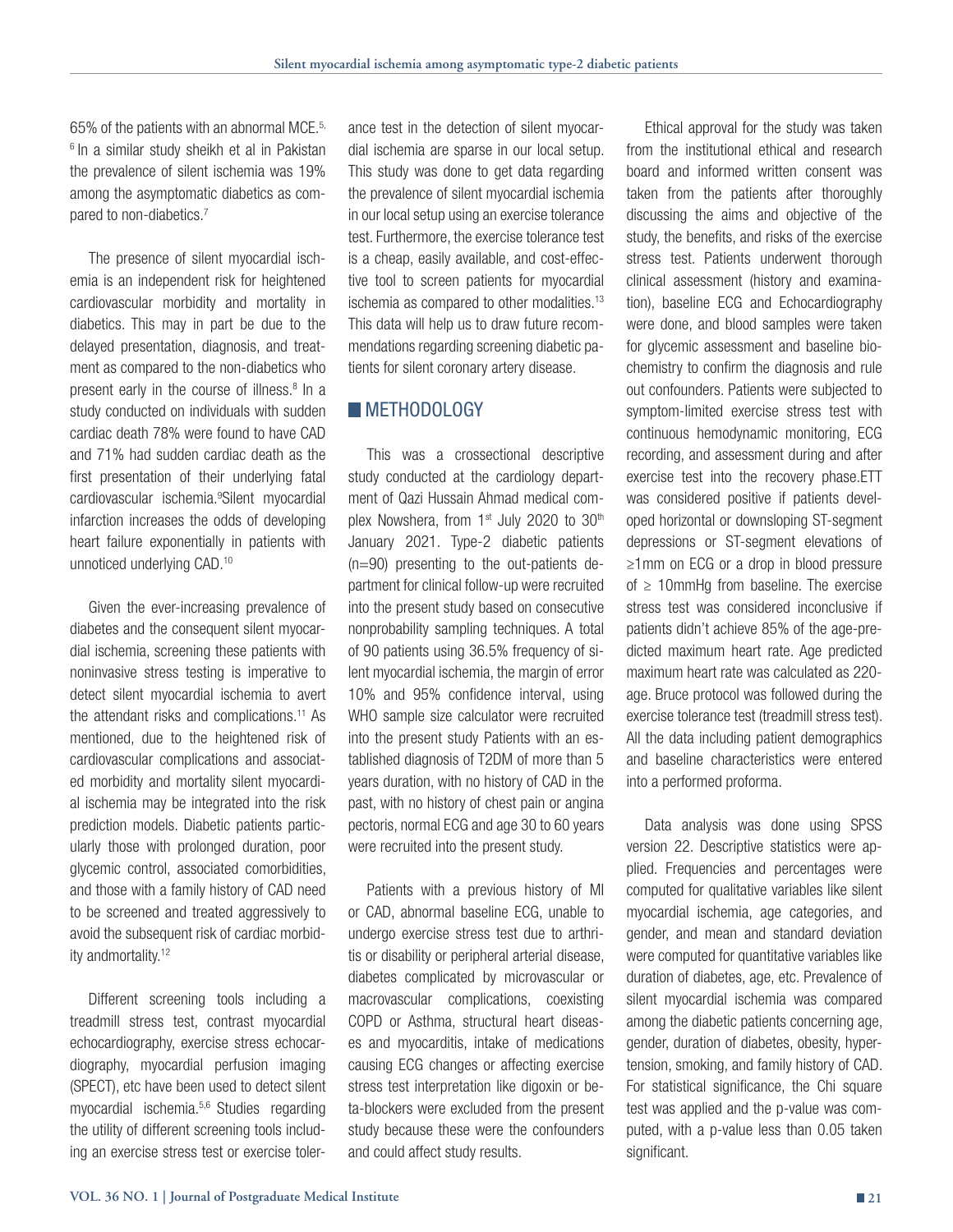## **RESULTS**

The mean age was  $56 \pm 1.26$  years. A total of 40 (44.4%) were males and 50 (55.6%) were females. A total of 72 (80%) were married and 30 (30.33%) were smokers. Silent myocardial ischemia was found to be positive in 33 patients (36.7%) among type-2 diabetic patients, while 57(63.3%) did not have silent myocardial ischemia. A family history of coronary artery disease was positive among 41 patients (45.6%). The mean duration of type-2 DM was 14  $\pm 3.77$  years, 24 (26.6%) patients had diabetes of 5-10 years duration while 25 (27.8%) and 41(45.6%) patients had diabetes of 11-15years and 16-20 years duration respectively. The frequency of obesity was positive in 44(48.9%) with BMI>30kg/m2. A total of 72 (80%) were measured and 30 (33.3%) were smokers.

Table 1 describes that the prevalence of silent myocardial ischemia was compared with respect to age, gender, BMI, hypertension, family history of CAD, and duration of diabetes. Frequency of silent ischemia was significantly more among the group of pa-

tients of older age, prolonged duration of T2DM and family history of CAD. With respect to hypertension, smoking, obesity, and gender didn't show statistically significant variation in the occurrence of silent myocardial ischemia.

## **DISCUSSION**

In the present study, the frequency of silent myocardial ischemia among 90 T2DM patients was 36.7% and there was a statistically increased frequency of silent myocardial ischemia among the group of patients with a family history of CAD (60.6% vs 39.4%; p=0.029) and those with prolonged duration of T2DM (15.2% vs 22.2% vs 63.6%;  $p=0.026$ ).

In a similar observational study conducted on 338 patients, a treadmill test was used to screen for the presence of silent myocardial ischemia. The prevalence of silent myocardial ischemia was found to be 23%. The prevalence of silent myocardial ischemia was found to be more among males than among females. At age  $> 50$  years, hypercholesterolemia, and hypertriglyceridemia

were shown to be significant determinants of silent myocardial ischemia in asymptomatic diabetics.4

Another study used SPECT scan for the detection of silent myocardial ischemia among asymptomatic diabetics. The prevalence of stress-induced perfusion defects and hence silent myocardial ischemia was 37%. Insulin use, nephropathy, and neuropathy were found to be significant determinants of silent myocardial ischemia in asymptomatic diabetic patients(p<0.005). Hypercholesterolemia was not significantly associated with silent myocardial ischemia. Family history of CAD was found to be highly prevalent among asymptomatic diabetic patients  $(p=0.001).$ <sup>14</sup> In a study conducted by Sheikh et al, though there was a high proportion of patients suffering from silent myocardial ischemia among the diabetics as compared to the non-diabetics there was no statistically significant difference in the prevalence of silent myocardial ischemia among patients with and without T2DM.7

In another study conducted on 128 patients, silent myocardial ischemia could be

#### Table 1: Stratification of silent myocardial infarction with respect to baseline characteristics of patients. (n=90)

| <b>Variables</b>      |                | Silent myocardial ischemia |             | p-value |
|-----------------------|----------------|----------------------------|-------------|---------|
|                       |                | Yes $(n=33)$               | No $(n=57)$ |         |
| Age                   | 30-40 Years    | 3(9%)                      | 19 (33.3%)  | 0.034   |
|                       | 41-50 Years    | 13 (39.4%)                 | 18 (31.6%)  |         |
|                       | 51-60 Years    | 17 (51.6%)                 | 20 (35.1%)  |         |
| Gender                | Male           | 19 (57.6%)                 | 31 (54.4%)  | 0.769   |
|                       | Female         | 14 (42.4%)                 | 26 (45.6%)  |         |
| Duration of diabetes  | 5-10 Years     | $5(15.2\%)$                | 20 (35.1%)  | 0.026   |
|                       | 11-15 Years    | 7 (22.2%)                  | 17 (29.8%)  |         |
|                       | 16-20 Years    | 21 (63.6%)                 | 20 (35.1%)  |         |
| Obesity               | Yes            | 20 (60.6%)                 | 24 (42.1%)  | 0.091   |
|                       | No             | 13 (39.4%)                 | 33 (57.9%)  |         |
| Smoking               | Yes            | 12 (36.4%)                 | 17 (29.8%)  | 0.522   |
|                       | N <sub>o</sub> | 21(63.6%)                  | 40 (70.2%)  |         |
| Hypertension          | Yes            | 11 (30.3%)                 | 20 (35.1%)  | 0.629   |
|                       | No             | 22 (69.7%)                 | 37 (62.9%)  |         |
| Family history of CAD | Yes            | 20 (60.6%)                 | 21 (36.8%)  | 0.029   |
|                       | No             | 13 (39.4%)                 | 36 (63.2%)  |         |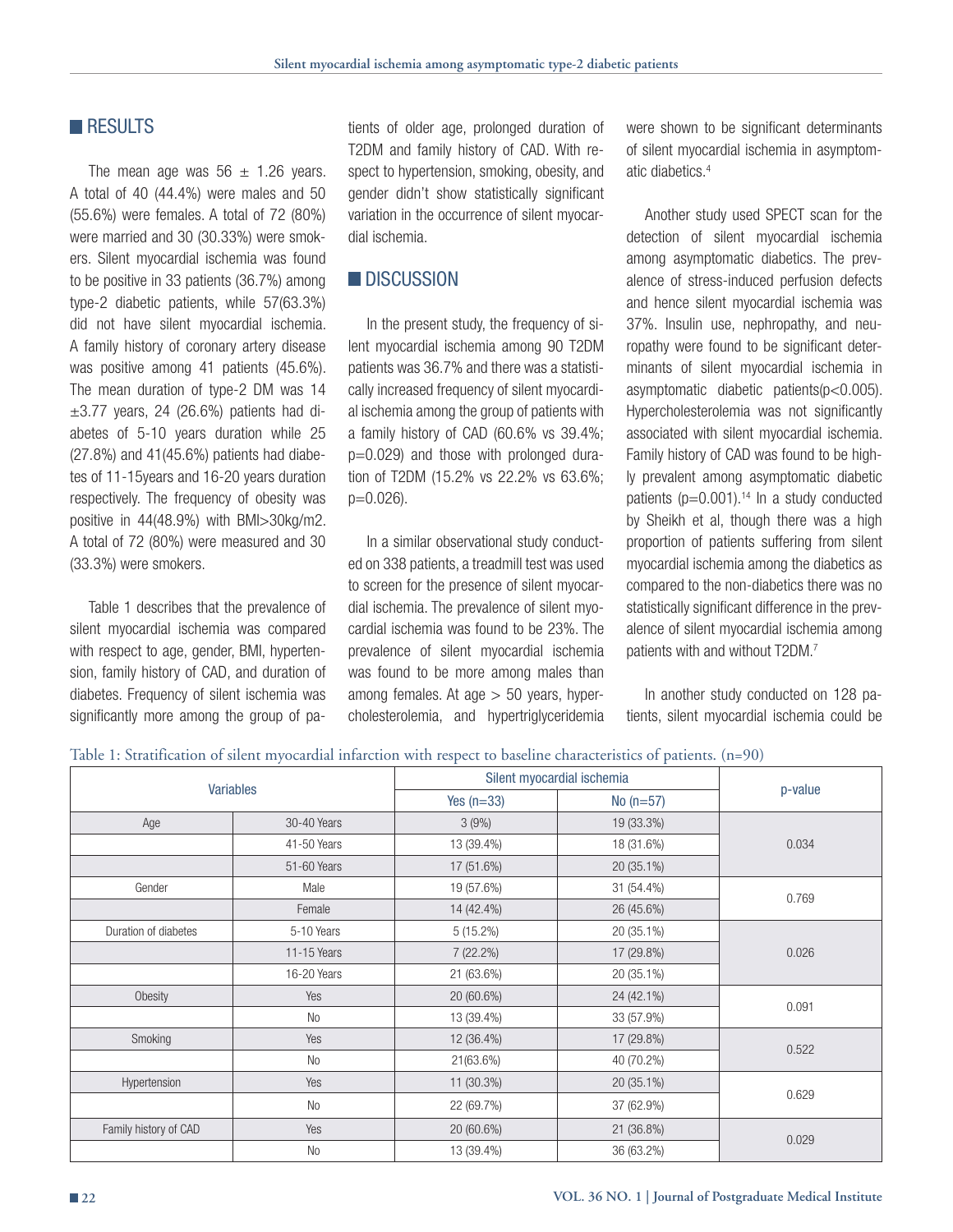detected in 19%-of the patients using an exercise stress test for the detection of silent myocardial ischemia in asymptomatic diabetic patients. Silent myocardial ischemia was significantly more prevalent in those with prolonged duration of diabetes and those with a family history of coronary artery disease.<sup>15</sup>

The prevalence of silent myocardial ischemia ranges from around 20% to 60% according to different studies, depending on the baseline characteristics of the participants<sup>5,6</sup>. Those patients who have a positive family history of coronary artery disease, prolonged duration of T2DM, associated comorbidities like hypertension, nephropathy, neuropathy, dyslipidemia, etc should undergo screening due to possibility of underlying silent myocardial ischemia, as is shown in our study.<sup>16,17</sup>

The exercise tolerance test is easily available and cost-effective modality for screening such patients which can be employed as compared to the other more costly and not so easily available modalities.

## **CONCLUSION**

More than one third patients of asymptomatic type-2 diabetes mellitus had silent myocardial ischemia, using an exercise tolerance test for the detection of silent myocardial infarction. The frequency of silent myocardial ischemia was significantly more in those with prolonged duration of diabetes, older age group, and those with a positive family history of CAD.

## **REFERENCES**

- 1. Henning RJ. Type-2 diabetes mellitus and cardiovascular disease. Future Cardiol. 2018;14(6):491-509. DOI:10.2217/fca-2018-0045
- 2. Hernández C, Candell-Riera J, Ciudin A, Francisco G, Aguadé-Bruix S, Simó

R. Prevalence and risk factors accounting for true silent myocardial ischemia: a pilot case-control study comparing type 2 diabetic with non-diabetic control subjects. Cardiovasc Diabetol. 2011;10(1):9-16. DOI:10.1186/1475- 2840-10-9

- 3. Khafaji HAH, Suwaidi JMA. Atypical presentation of acute and chronic coronary artery disease in diabetics. World J Cardiol. 2014;6(8):802-13. DOI:10.4330/ wjc.v6.i8.802
- 4. Prasad DS, Kabir Z, Revathi Devi K, Peter PS, Das BC. Prevalence and risk factors for silent myocardial ischemia (PRISM): A clinico observational study in patients of type 2 diabetes. Indian Heart J. 2019;71(5):400-5. DOI:10.1016/j. ihj.2019.12.002
- 5. Baweja PS, Sandesara PB, Ashraf MJ. Asymptomatic coronary artery disease in type II diabetes. Mo Med. 2014;111(1):73-9.
- 6. Young LH, Wackers FJT, Chyun DA, Davey JA, Barrett EJ, Taillefer R, et al. Cardiac outcomes after screening for asymptomatic coronary artery disease in patients with type 2 diabetes: the DIAD study: a randomized controlled trial: The DIAD study: A randomized controlled trial. JAMA. 2009;301(15):1547-55. DOI:10.1001/jama.2009.476
- 7. Sheikh A, Faisal SS, Jabbar A. Frequency of silent myocardial ischemia in diabetics: a single centre study. J Pak Med Assoc. 2011;61(10):1037-41.
- 8. Singleton MJ, German CA, Bertoni AG, Ambrosius WT, Bhave PD, Soliman EZ, et al. Association of silent myocardial infarction with major cardiovascular events in diabetes: The ACCORD trial. Diabetes Care. 2020;43(4):45-6. DOI:10.2337/dc19-2201
- 9. Vähätalo JH, Huikuri HV, Holmström LTA, Kenttä TV, Haukilahti MAE, Pakanen L, et al. Association of silent myocardial infarction and sudden cardiac death. JAMA Cardiol. 2019;4(8):796-802.

DOI:10.1001/jamacardio.2019.2210

- 10. Valensi P, Meune C. Congestive heart failure caused by silent ischemia and silent myocardial infarction: Diagnostic challenge in type 2 diabetes. Herz. 2019;44(3):210-7. DOI:10.1007/ s00059-019-4798-3
- 11. De Kreutzenberg SV, Solini A, Vitolo E, Boi A, Bacci S, Cocozza S, et al. Silent coronary heart disease in patients with type 2 diabetes: application of a screening approach in a follow-up study. J Diabetes Complications. 2017;31(6):952-7. DOI:10.1016/j.jdiacomp.2017.03.014
- 12. Tavares CAF, Wajchjenberg BL, Rochitte C, Lerario AC. Screening for asymptomatic coronary artery disease in patients with type 2 diabetes mellitus. Arch Endocrinol Metab. 2016;60(2):143-51. DOI: 10.1590/2359-3997000000170
- 13. Sharda M, Soni AK, Meena S, Nigam H, Singh A. A prospective study on utility of exercise treadmill test in type 2 diabetes mellitus patients. J Assoc Physicians India. 2016;64(11):32-7.
- 14. Al-Humaidi G, Sarikaya I, Elgazzar AH, Owunwanne A. Myocardial perfusion abnormalities in asymptomatic type 2 diabetic patients. J Saudi Heart Assoc. 2018;30(1):3-8. DOI:10.1016/j. jsha.2017.04.006
- 15. Kishko O. [Prevalence of silent myocardial ischemia in middle-aged patients with type 2 diabetes mellitus]. Проблеми клінічної педіатрії. 2019; 2: 74-80. Russian.
- 16. Zellweger MJ, Maraun M, Osterhues HH, Keller U, Müller-Brand J, Jeger R, et al. Progression to overt or silent CAD in asymptomatic patients with diabetes mellitus at high coronary risk: main findings of the prospective multicenter BARDOT trial with a pilot randomized treatment substudy. JACC Cardiovasc Imaging. 2014;7(10):1001-10. DOI:10.1016/j.jcmg.2014.07.010
- 17. Lièvre MM, Moulin P, Thivolet C, Rodier M, Rigalleau V, Penfornis A, et al. De-